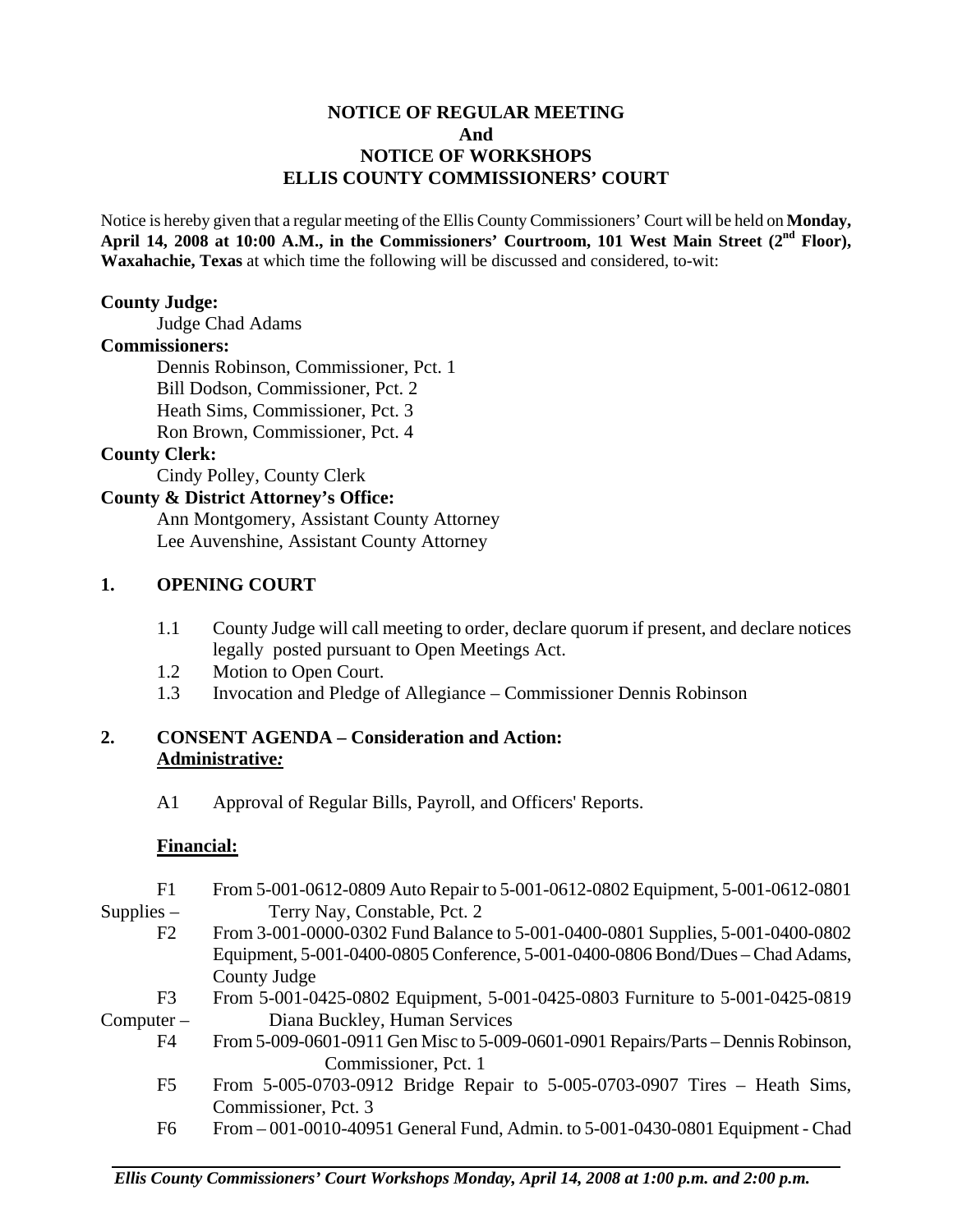Adams, County Judge

- F7 From 041-0941-40086 HIDTA gpt to 5-041-0000-0001 HIDTA gpt Ray Stewart, **Sheriff**
- F8 To approve a refund for payment made to Alan and Cynthia Barnes for Account #224477 in the amount of \$3,000. – John Bridges, Tax Collector/Assessor
- F9 To approve a refund for payment made to the Phoenix Group Emergency Vehicles for Account #146215 in the amount of \$5,164.85 – John Bridges, Tax Collector/Assessor
- F10 To approve a refund for payment made to Sendera Title Inc. in care of Arnold Thornton for Account #153630 in the amount of \$5,728.89 – John Bridges, Tax Collector/Assessor
- F11 To approve a refund for payment made to Saxon Mortgage for Account
	- #227779 in the amount of \$10,683.76 John Bridges, Tax

Collector/Assessor

## **3. ADMINISTRATIVE**

- 3.1 Consideration and action to approve the Application to Close, Abandon, and Vacate Public Roads (Alleyways) in Block 11, Skyline Acres Addition, Ellis County, Texas, that portion between Lots 7, 8, 9 and Lots 18, 19, and 20 beginning at the Southeast corner of Lot 7 and Southwest corner of Lot 18 and extending to the Northeast corner of Lot 9 and Northwest corner of lot 20 to Kenneth Mayfield and Judy Mayfield, the sole land owners.
	- Ron Brown, Commissioner, Pct. 4
- 3.2 Consideration and action to approve the Application to Close, Abandon, and Vacate Public Roads (Alleyways) in Block 18, Skyline Acres Addition, Ellis County, Texas, that portion between lot 1 and Lot 18, beginning at the Southeast corner of Lot 1 and Southwest corner of Lot 18 and extending to the Northeast corner of Lot 1 and Northwest corner of Lot 18 to Kenneth Mayfield and Judy Mayfield, the sole land owners.
	- Ron Brown, Commissioner, Pct. 4
- 3.3 Consideration and action to approve the Application to Close, Abandon, and Vacate Public Roads commonly known as "Waterworks Road" beginning at a point approximately  $8/10^{th}$  of a mile south of Highway 67 where Ward Road ends and Waterworks Road begins. Said beginning point being located a the southeast corner of Air Products property at a point where a private gravel road intersects to the right (west) from that point continuing south approximately 2.0 miles through three double curves and ending approximately 275 feet north of the intersection of Waterworks Road and Tower Road, said ending point being marked on the left (east) side of Waterworks by a fence corner at the end of TXI's property and three cedar trees. All of said portion of Waterworks Road described herein, and being approximately 2.0 miles in length, is considered a boundary road and lies entirely between Ellis County Road and Bridge Precincts 3 and 4.
	- Heath Sims, Commissioner, Pct. 3 and Ron Brown, Commissioner,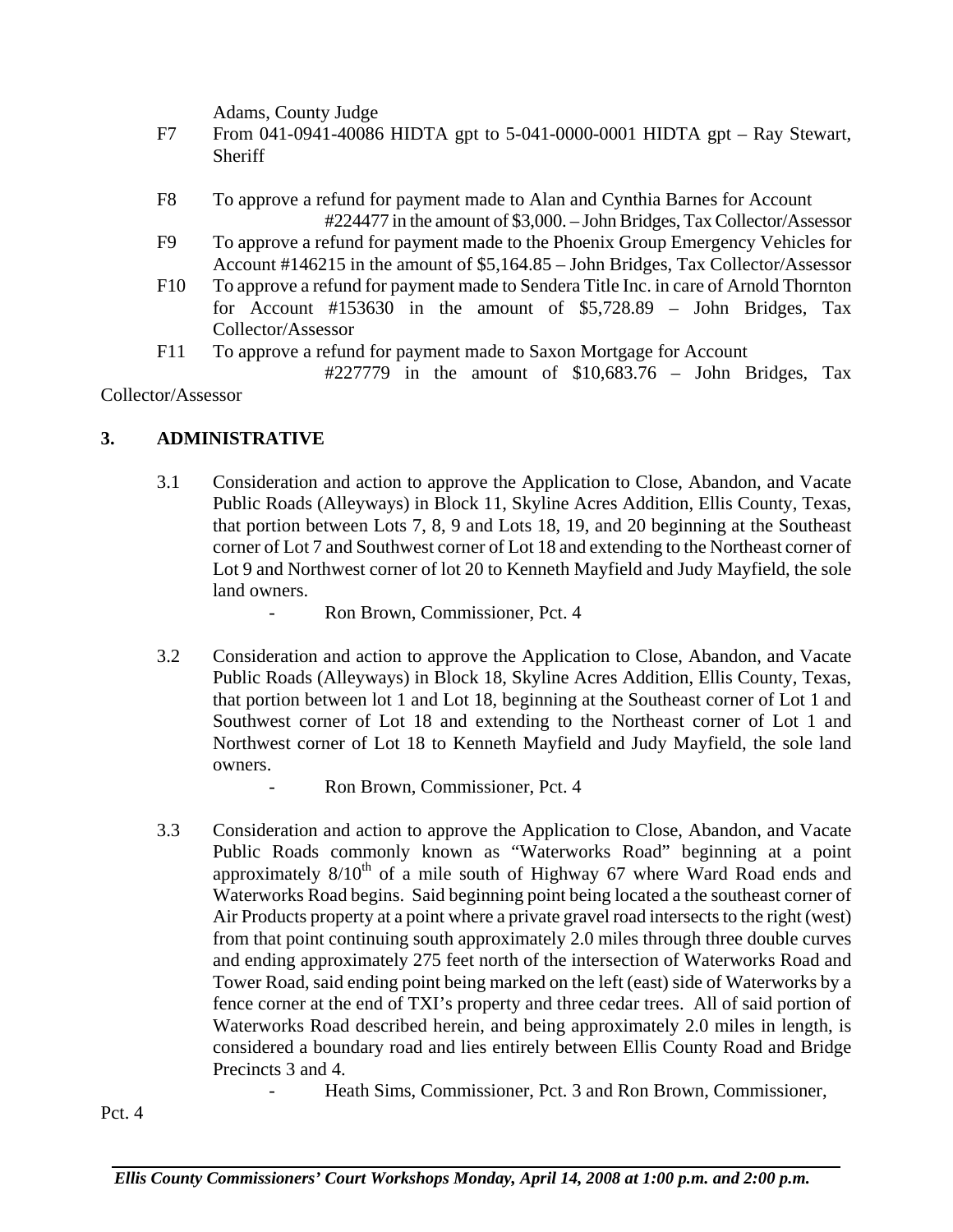- 3.4 Consideration and action to approve an agreement with the Waxahachie Lions Club, pending appropriate insurance coverage, for use of the county property located downtown for the annual Grand Prix on May 16 through May 17, 2008. - Holly Davis, Special Projects Director
- 3.5 Consideration and action to approve Contract Amendment Number 05 between Ellis County and Texas Commission on Environmental Quality (TCEQ) for funding relating to the Low Income Repair and Replacement Program (LIRAP) for funds administered through the North Central Texas Council of Governments (NCTCOG). - Holly Davis, Special Projects Director
	-
- 3.6 Consideration and action to authorize the County Judge to sign all legal documents to acquire the Ellis County Auto real property bounded by Franklin, Jefferson, Flat and Cliff streets located in downtown Waxahachie in furtherance of the completion of construction associated with the Ellis County Bond program. Joe White, County Engineer
- 3.7 Consideration and action to approve a contract with American Energy and Environmental Engineering, Inc. to perform phase one and other environmental assessments as necessary for due diligence during property acquisitions and demolition of buildings associated with the Ellis County Bond program. - Joe White, County Engineer

 3.8 Consideration and action to approve the amended conditions of the Cities Readiness Initiative contract with the North Central Texas Council of Governments (NCTCOG).

- Sharon McKinney, Emergency Management Coordinator
- 3.9 Consideration and action to approve a Memorandum of Understanding between the Ellis County Crisis Response Team and Ellis County.
	- Sharon McKinney, Emergency Management Coordinator
	- 3.10 Consideration and action to approve the Interlocal Cooperation Agreement between the County of Ellis and the City of Palmer Regarding Plat Approval Jurisdiction in the City's ETJ.
		- Ann Montgomery, Assistant Ellis County and District Attorney
	- 3.11 Consideration and action to approve the Interlocal Cooperation Agreement between the County of Ellis and the City of Midlothian concerning platting in the jurisdiction to regulate subdivision plans and approve related permits in the ETJ.
		- Ann Montgomery, Assistant Ellis County and District Attorney
	- 3.12 Consideration and action to approve a change in the Clerk II position of Justice of the Peace, Precinct 4, from part-time to full-time.
		- Chad Adams, Ellis County Judge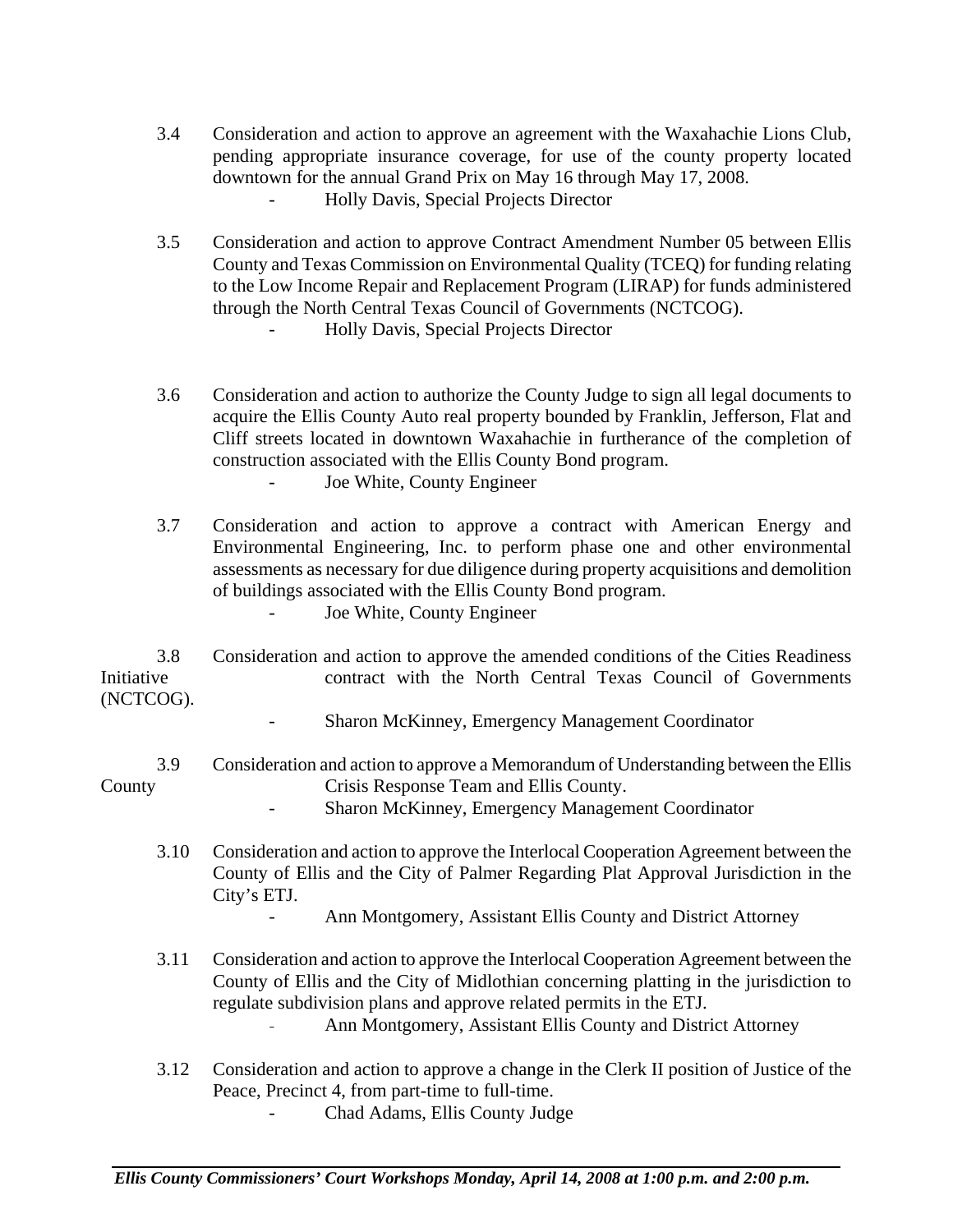## **4. DEPARTMENT OF COUNTY DEVELOPMENT**

## **Consideration and action regarding the following presented by Delton Ake, Director Department of County Development:**

- 4.1 Preliminary plat The Oaks at Cedar Glenn, Timothy Lyons, Pct. 3.
- 4.2 Consideration and action as may be appropriate to cancel the subdivision Cottonwood Creek Farms, Phase 2, James C. Chandler, Pct. 1.
- 4.3 Presentation on Environmental issues within Ellis County.
- 4.4 Consideration and action as may be appropriate to accept the construction of the infrastructure of Northeast Meadows, Phase II, Courtney Circle; Loycie Circle; Thames Circle; Winsor Circle; Berkshire Lane; Davenport Lane; and portion of Chazlyn Court, Precinct 1, Robbie Hale.

## **5. PURCHASING**

#### **Consideration and action regarding the following presented by Richard Denniston, Purchasing Agent:**

5.1 To approve renovation job for the Midlothian Tax Office by Benavides Cabinet Shop. Job cost is \$8,644.00 with a break down as follows: a down payment of \$4,322.00 to begin job and upon completion of job the remaining balance of \$4,322.00 will be paid. For details see attached quote.

## **6. RECESS TO CONVENE TO EXECUTIVE SESSION**

## **7. EXECUTIVE SESSION**

"The Commissioners' Court of Ellis County reserves the right to adjourn into **Executive Session** at any time during the course of this meeting to discuss any of the matters listed in this agenda, in the order deemed appropriate, as authorized by Texas Government Code §551.071, §551.072**,** §551.074 or to seek the advice of its attorney and/or other attorneys representing Ellis County on any matter in which the duty of the attorney to the Commissioners' Court under the Texas Disciplinary Rules of Professional Conduct of the State Bar of Texas clearly conflicts with Texas Government Code Chapter 551 or as otherwise may be permitted under §551.071, §551.072**,** §551.074."

## **8. ADJOURNMENT OF EXECUTIVE SESSION**

**9.** ADJOURNMENT Signed this the 10th day of April, 2008.

\_\_\_\_\_\_\_\_\_\_\_\_\_\_\_\_\_\_\_\_\_\_\_\_\_\_\_\_\_\_\_\_\_\_\_

Chad Adams, Ellis County Judge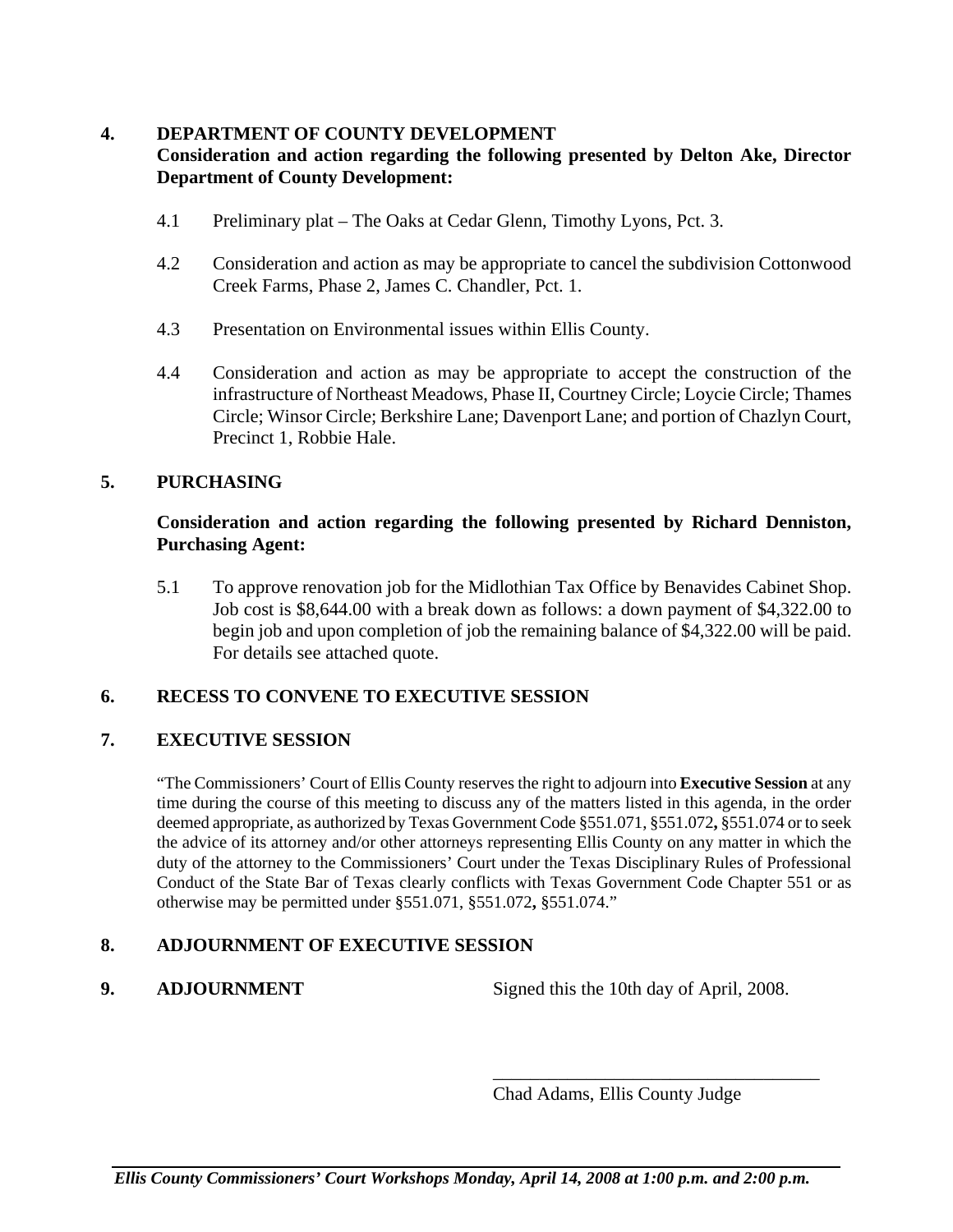I, the undersigned, County Clerk of the Ellis County Commissioners Court do hereby certify that the above Notice of Regular Meeting of the Ellis County Commissioners Court is a true and correct copy of said Notice, that I received said Notice, and it was posted at the doors of the Ellis County Courthouse, a place readily accessible to the general public at all times on the 10th day of April, 2008, at \_\_\_\_\_\_\_\_\_\_\_\_ a.m./p.m.

> $Bv$ Cindy Polley, County Clerk

The Commissioners Court reserves the right to consider and take action on the above agenda items in any particular order. Anyone wishing to address the Commissioners Court concerning a posted agenda item must make a formal request by presenting a "Participation Form" to the County Clerk at least 10 minutes prior to the beginning of the meeting.

If you or your representative, have a disability that requires special arrangements and you plan to attend this public meeting, please contact the County Judge's Office at (972) 825-5011 within 72 hours of the meeting. Reasonable accommodations will be made to meet your needs at the meeting.

## **NOTICE OF WORKSHOPS ELLIS COUNTY COMMISSIONERS' COURT**

Notice is hereby given that **Two Workshops** will be held on Monday, April 14, 2008 at 1:00 p.m. and 2:00 p.m. at the Ellis County Courthouse in the Commissioners' Courtroom, 101 West Main St,  $2^{nd}$ Floor, Waxahachie, Texas, the following items will be discussed:

# **Workshop #1 at 1:00 p.m. – no action will be taken**

Presentation to discuss the proposed emergency watershed protection site improvements. - Presented by the Natural Resource Conservation Service

# **Workshop #2 at 2:00 p.m. – no action will be taken**

Briefing by the NRCS contracting officer regarding the emergency watershed protection site improvements.

Presented by the Natural Resource Conservation Service

Signed this the 10th day of April, 2008.

\_\_\_\_\_\_\_\_\_\_\_\_\_\_\_\_\_\_\_\_\_\_\_\_\_\_\_\_\_\_\_\_\_\_\_\_\_\_

Chad Adams Ellis County Judge

I, the undersigned, County Clerk of the Ellis County Commissioners' Court do hereby certify that the above Notice of Workshop Meeting of the Ellis County Commissioners' Court was posted at the doors of the Ellis County Courthouse, a